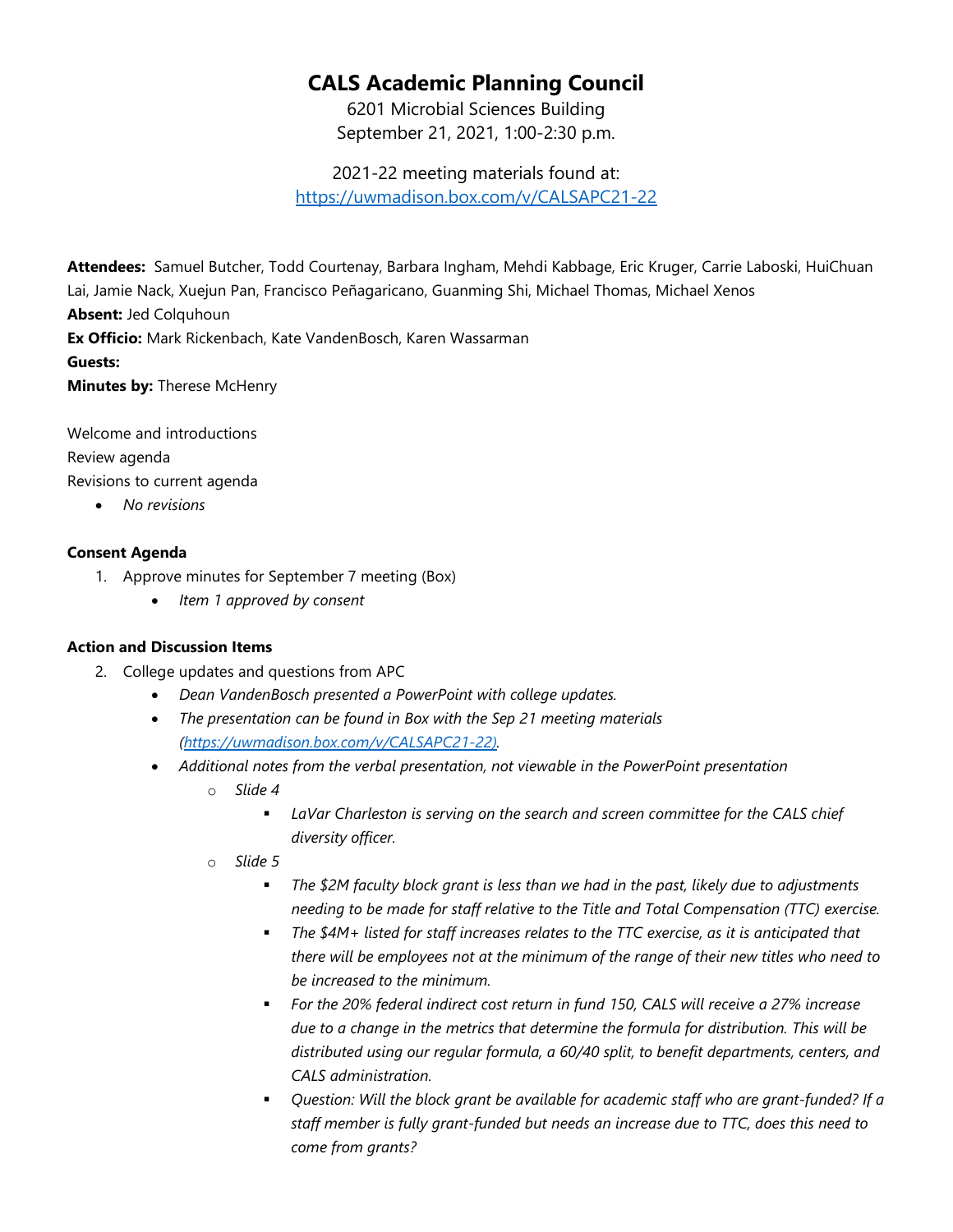- *Answer: We don't yet have this information from campus but will provide it when it is released.*
- o *Slide 7*
	- *The total amount of new awards in FY21 was \$111M.*
	- *Another important metric is research expenditures, which are up 10% over FY20. This puts us in a good position for indirect cost return on campus.*
- o *Slide 8*
	- *Two exciting research highlights involve awards related to imaging technologies in core facilities anchored in Biochemistry.*
		- *The first photo is of Elizabeth Wright, biochemistry professor and director of the Cryo-EM Research Center. The Cryo-EM Research Center is the national hub for a national network of cryo-EM facilities. The National Institutes of Health provided almost \$23M over six years to create this research and training hub which enables visiting scientists to come here to get training and do analysis.*
		- *The second photo is of biochemistry professors and co-directors of the National Magnetic Resonance Facility at Madison (NMRFAM), Katie Henzler-Wildman and Chad Rienstra. The National Science Foundation awarded \$40M to establish the Network for Advanced NMR, linking our facility with UConn School of Medicine and the University of Georgia.*
- o *Slide 9*
	- *Two years ago, the state biennial budget approved a \$7.8M base add for UW System for the Dairy Innovation Hub. This is divided among the three schools with an agriculture footprint. We get about half and the rest is divided between UW-River Falls and UW-Platteville.*
	- *Ultimately, we will fill 12-14 faculty positions with the Dairy Innovation Hub.*
	- *More information is available at: [https://cals.wisc.edu/dairy-innovation-hub/.](https://cals.wisc.edu/dairy-innovation-hub/)*
- o *Slide 10*
	- *Grow magazine is a great way to keep up with things going on in the college.*
	- *Grow is available online or there are copies in Agricultural Hall.*
- o *Slide 20*
	- *Senator Tammy Baldwin is the chair of the Senate Agriculture Appropriations Subcommittee.*
	- *Some of the appropriations subcommittees have yet to report out.*
	- *The USDA ARS plant facility will be built to replace aging facilities, will be located at the West Madison Agricultural Research Station, and will be jointly used with our federal colleagues on campus.*
	- *The next step is for these proposals to come to the Senate floor and then to Conference Committee between the two houses. The bipartisan support is encouraging.*
- o *Slide 23*
	- *We are working on moving the Seed Potato Tissue Culture Lab from the Biotron to the Wisconsin Crop Innovation Center in Middleton.*
	- *The land purchase at Arlington will help to expand the footprint for organic agriculture.*
- o *Slide 24*
	- *The Babcock Hall renovation should be complete by the end of the 2022 calendar year.*
- o *Slide 29*